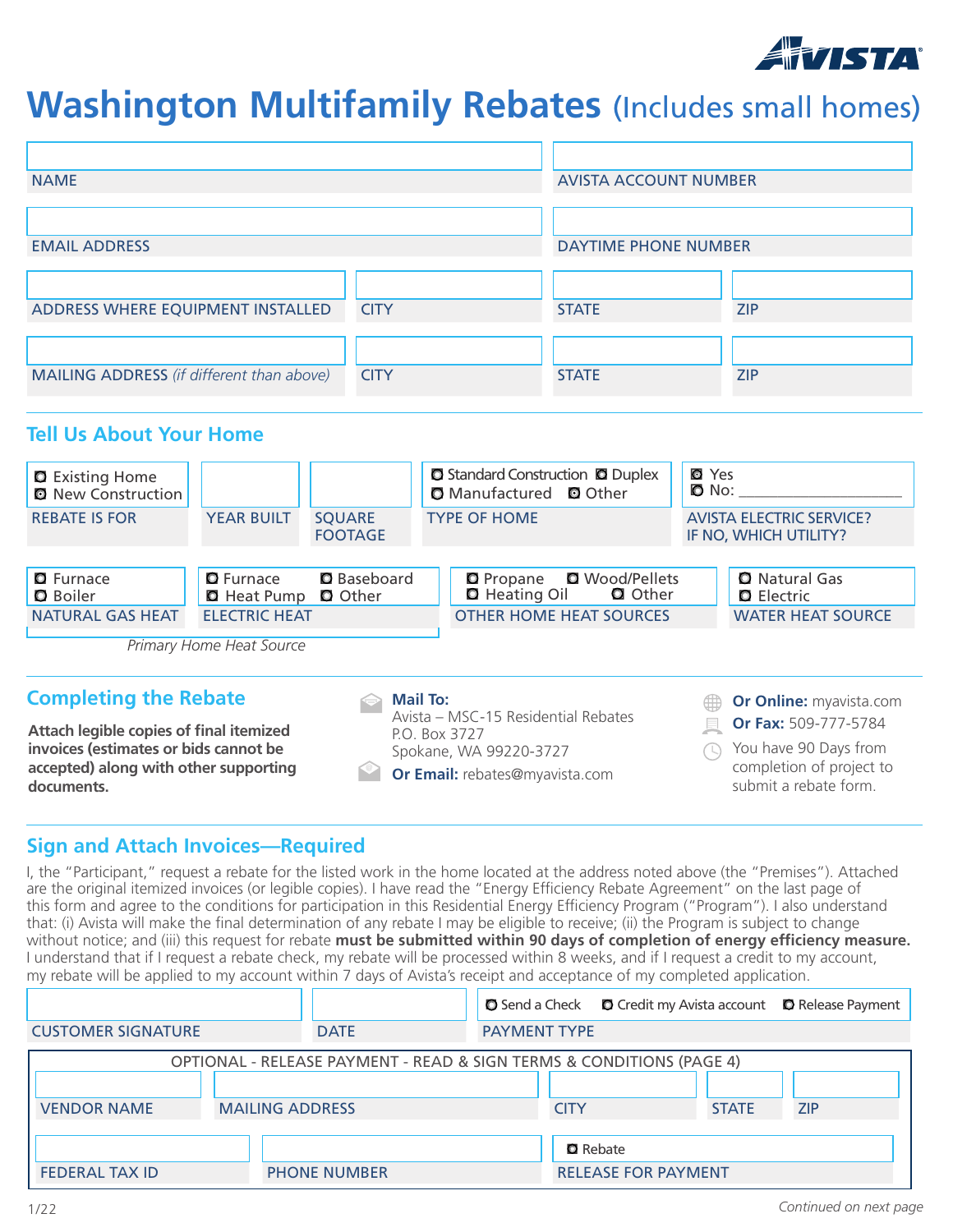# **High Efficiency Equipment**

Please note: All high efficiency equipment must be installed by a licensed contractor. Please provide your contractor invoice and AHRI certificate.

#### **Space Heating:** Select one rebate option

- o **Multi-Stage Natural Gas Furnace—\$800** (Required efficiency of 95% AFUE or higher)
- **D** High Efficiency Natural Gas Furnace \$700 (Required efficiency of 95% AFUE or higher)
- o **High Efficiency Natural Gas Wall Furnace—\$450** (Required efficiency of 90% AFUE or higher)
- **H** High Efficiency Natural Gas Boiler—\$450 (Required efficiency of 96% AFUE or higher)

| <b>HEATING EFFICIENCY</b> | <b>BRAND</b> | <b>MODEL NUMBER</b> | <b>DATE COMPLETE</b> | COST |
|---------------------------|--------------|---------------------|----------------------|------|

• Usage requirement—at least 6000 kWh and less than 300 therm use.

- o **Air Source Heat Pump, 11 HSPF—\$1,000**
- o **Ductless Heat Pump, 10 HSPF—\$525**

| <b>HEATING EFFICIENCY</b> | <b>BRAND</b> | <b>MODEL NUMBER</b> | <b>DATE COMPLETE</b> | COST |
|---------------------------|--------------|---------------------|----------------------|------|

#### **Water Heating:**

- **Heat Pump Water Heater–\$500** (Must have efficiency of 2.9 UEF or greater)
- **D** Natural Gas Tankless Water Heater-\$400 (Must have efficiency of 0.93 UEF or greater)
- o **Natural Gas < 55 Gallon Water Heater—\$100** (Must have efficiency of 0.65 UEF or greater)

| <b>HEATING EFFICIENCY</b> | <b>BRAND</b> | <b>MODEL NUMBER</b> | <b>DATE COMPLETE</b> | COS <sup>T</sup> |
|---------------------------|--------------|---------------------|----------------------|------------------|
|                           |              |                     |                      |                  |

### **Baseboard Heat Thermostats (Line Voltage)**

- Must connect the smart thermostat to the in-home Wi-Fi.
- Thermostat must have Smartphone application available for customer to download or access via the internet.

| $\Box$ Smart Thermostat Contractor Install $-$ \$150 (Limit 2)<br>$\Box$ Line Voltage Communicating Thermostat $-$ \$20 (Limit 5)<br>$\Box$ Line Voltage Thermostat $-$ \$20 (Doesn't require connection to the internet.) (Limit 5)<br>$\Box$ Smart Thermostat Self Install $-$ \$125 (Limit 2) |  |                                  |                      |                      |             |  |  |
|--------------------------------------------------------------------------------------------------------------------------------------------------------------------------------------------------------------------------------------------------------------------------------------------------|--|----------------------------------|----------------------|----------------------|-------------|--|--|
| <b>MANUFACTURER</b>                                                                                                                                                                                                                                                                              |  | <b>MODEL NUMBER</b>              | <b>SERIAL NUMBER</b> | <b>DATE COMPLETE</b> | <b>COST</b> |  |  |
| DATE CONNECTED TO WIFI                                                                                                                                                                                                                                                                           |  | <b>INTERNET SERVICE PROVIDER</b> |                      | <b>INSTALLED BY</b>  |             |  |  |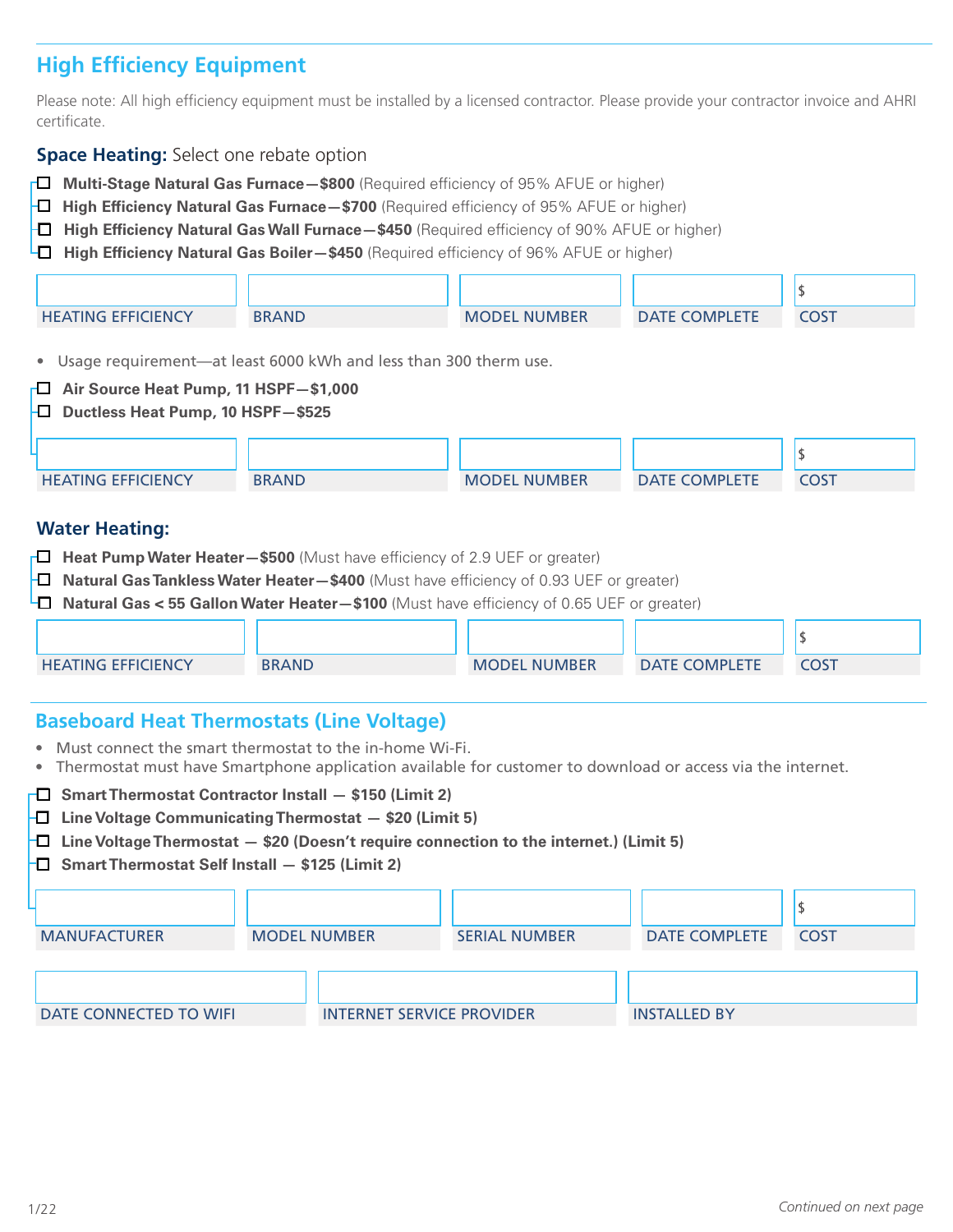## **Insulation:**

**Existing homes only**—must be installed by a contractor—no usage requirement.

- Insulation must be installed only where such cavities separate conditioned from unconditioned areas of the residence (livable spaces).
- Contractor must certify existing and new levels of insulation and invoice must be itemized with the following: Square footage, pre and post R-Value ratings, and cost.
- $\Box$  Attic Insulation \$0.75 per sq ft. | available if existing insulation level is R-11 or less, new insulation value R-49
- o **Wall Insulation \$0.75 per sq ft. | available if existing insulation level is R-0, new insulation value R-13**

o **Floor Insulation — \$0.75 per sq ft. | available if existing insulation level is R-0, new insulation value R-30** 

| <b>SQUARE FOOTAGE</b> | <b>OLD R-VALUE</b> | <b>NEW R-VALUE</b> | <b>DATE COMPLETE</b> | COST |
|-----------------------|--------------------|--------------------|----------------------|------|

## **Windows - Existing homes only**

**For window rebates—**must be installed by a contractor—no usage requirement.

Windows are defined by glass and frame. Licensed contractor must provide new window documentation, to include an **itemized invoice with the following: Total window square footage, u-factor, ratings and cost.**

#### o **Windows — \$4.00 per sq ft. | available for window U-Factor 0.29 or lower**



Please provide a copy of your contractor invoice and the ENERGY STAR Certification.

#### o **ENERGY STAR Certified Storm Windows — \$3.00 per sq ft.**



## **Doors (Limit 4)**

Please provide a copy of your invoice and Energy Star Certificate. To find your ENERGY STAR Certificate, go to https://www.energystar.gov/productfinder.

#### **D ENERGY STAR Certified Insulated Exterior Door**  $-$  **\$100 Model number:**